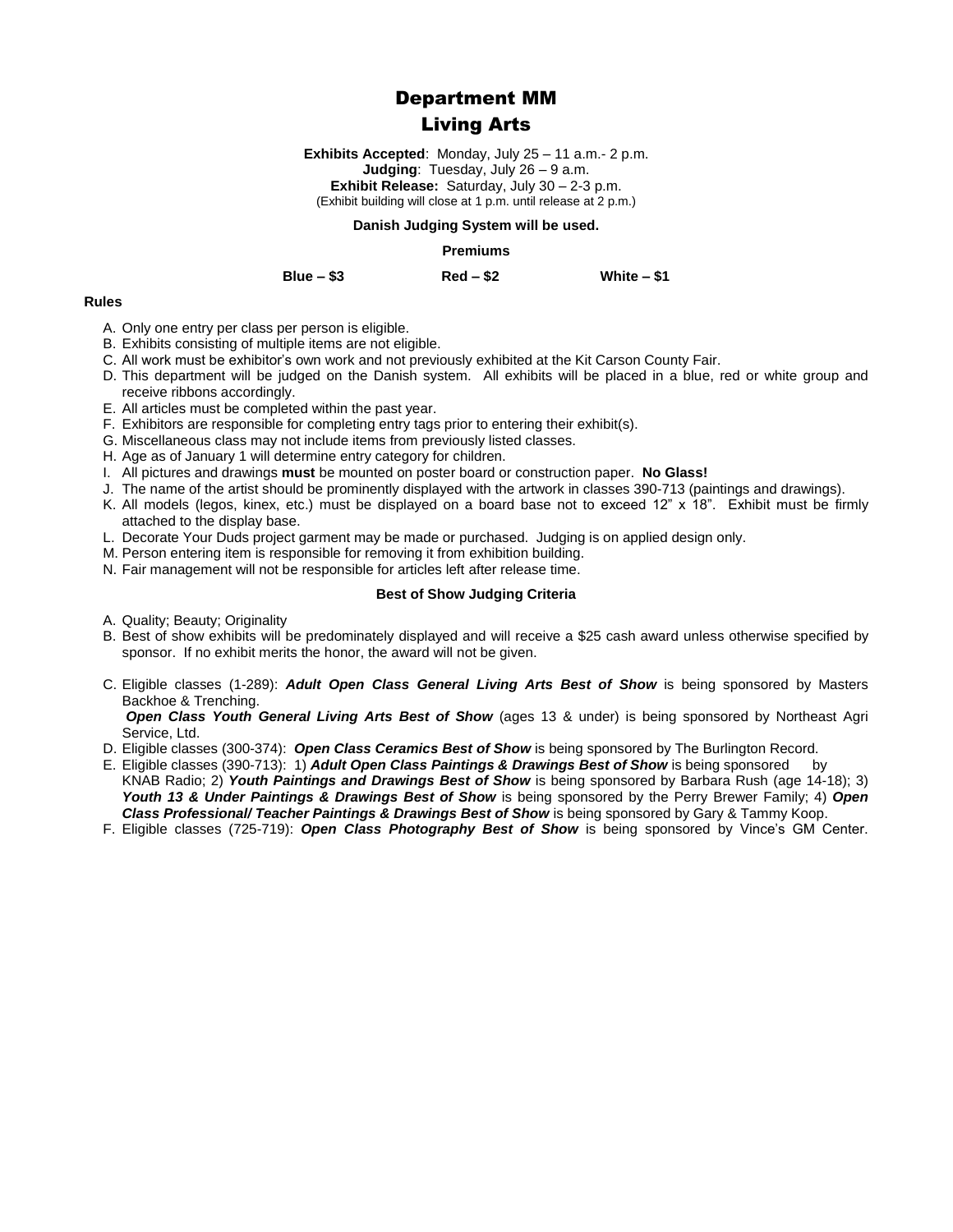# **General Living Arts**

|                                                 | Under<br>య<br><b>5</b> | ග<br>ဖ<br>ჭ.<br>⋖ | $-13$<br>ge 10<br>⋖ | $-18$<br>ge $14$ .<br>⋖ | Adult      |
|-------------------------------------------------|------------------------|-------------------|---------------------|-------------------------|------------|
|                                                 |                        | 2                 | 3                   | 4                       | 5          |
|                                                 |                        | $\overline{7}$    | 8                   | 9                       | 10         |
| (Item must be able to fit within exhibit area). |                        |                   |                     |                         |            |
| (pre-constructed)                               |                        | 12                | 13                  | 14                      | 15         |
|                                                 |                        | 17                | 18                  | 19                      | 20         |
|                                                 |                        | 22                | 23                  | 24                      | 25         |
|                                                 |                        | 27                | 28                  | 29                      | 30         |
|                                                 |                        | 32                | 33                  | 34                      | 35         |
|                                                 |                        | 37                | 38                  | 39                      | 40         |
|                                                 |                        | 42                | 43                  | 44                      | 45         |
|                                                 |                        | 47                | 48                  | 49                      | 50         |
|                                                 |                        | 52                | 53                  | 54                      | 55         |
|                                                 |                        | 57                | 58                  | 59                      | 60         |
|                                                 |                        | 62                | 63                  | 64                      | 65         |
|                                                 |                        | 67<br>72          | 68<br>73            | 69<br>74                | 70<br>75   |
|                                                 |                        | 77                | 78                  | 79                      | 80         |
|                                                 |                        | 82                | 83                  | 84                      | 85         |
|                                                 |                        | 87                | 88                  | 89                      | 90         |
|                                                 |                        | 92                | 93                  | 94                      | 95         |
|                                                 |                        | 97                | 98                  | 99                      | 100        |
|                                                 |                        | 102               | 103                 | 104                     | 105        |
|                                                 |                        | 107               | 108                 | 109                     | 110        |
|                                                 |                        | 112               | 113                 | 114                     | 115        |
|                                                 |                        | 117               | 118                 | 119                     | 120        |
|                                                 |                        | 122               | 123                 | 124                     | 125        |
|                                                 |                        | 127               | 128                 | 129                     | 130        |
|                                                 |                        | 132               | 133                 | 134                     | 135        |
|                                                 |                        | 137<br>142        | 138<br>143          | 139<br>144              | 140<br>145 |
|                                                 |                        | 147               | 148                 | 149                     | 150        |
|                                                 |                        | 152               | 153                 | 154                     | 155        |
|                                                 |                        | 157               | 158                 | 159                     | 160        |
|                                                 |                        | 162               | 163                 | 164                     | 165        |
|                                                 |                        | 167               | 168                 | 169                     | 170        |
| Freehand Felt Tip or                            |                        |                   |                     |                         |            |
|                                                 |                        | 172               | 173                 | 174                     | 175        |
| Felt Tip or Magic Marker                        |                        |                   |                     |                         |            |
|                                                 |                        | 177               | 178                 | 179                     | 180        |
|                                                 |                        | 182               | 183                 | 184                     | 185        |
|                                                 |                        | 187               | 188                 | 189                     | 190        |
|                                                 |                        | 192               | 193                 | 194                     | 195        |
|                                                 |                        | 197<br>202        | 198<br>203          | 199<br>204              | 200<br>205 |
|                                                 |                        | 207               | 208                 | 209                     | 210        |
| Legos, Capsella, Kinex,                         |                        |                   |                     |                         |            |
|                                                 |                        | 212               | 213                 | 214                     | 215        |
|                                                 |                        | 217               | 218                 | 219                     | 220        |
|                                                 |                        | 222               | 223                 | 224                     | 225        |
| Tie-dyed Shirt……………………………………………………………………… 226   |                        | 227               | 228                 | 229                     | 230        |
|                                                 |                        | 232               | 233                 | 234                     | 235        |
|                                                 |                        | 237               | 238                 | 239                     | 240        |
| Decorate Your Duds                              |                        |                   |                     |                         |            |
|                                                 |                        | 242               | 243                 | 244                     | 245        |
|                                                 |                        | 247               | 248                 | 249                     | 250        |
|                                                 |                        | 252               | 253                 | 254                     | 255        |
|                                                 |                        | 257<br>262        | 258<br>263          | 259<br>264              | 260<br>265 |
|                                                 |                        | 267               | 268                 | 269                     | 270        |
|                                                 |                        |                   |                     |                         |            |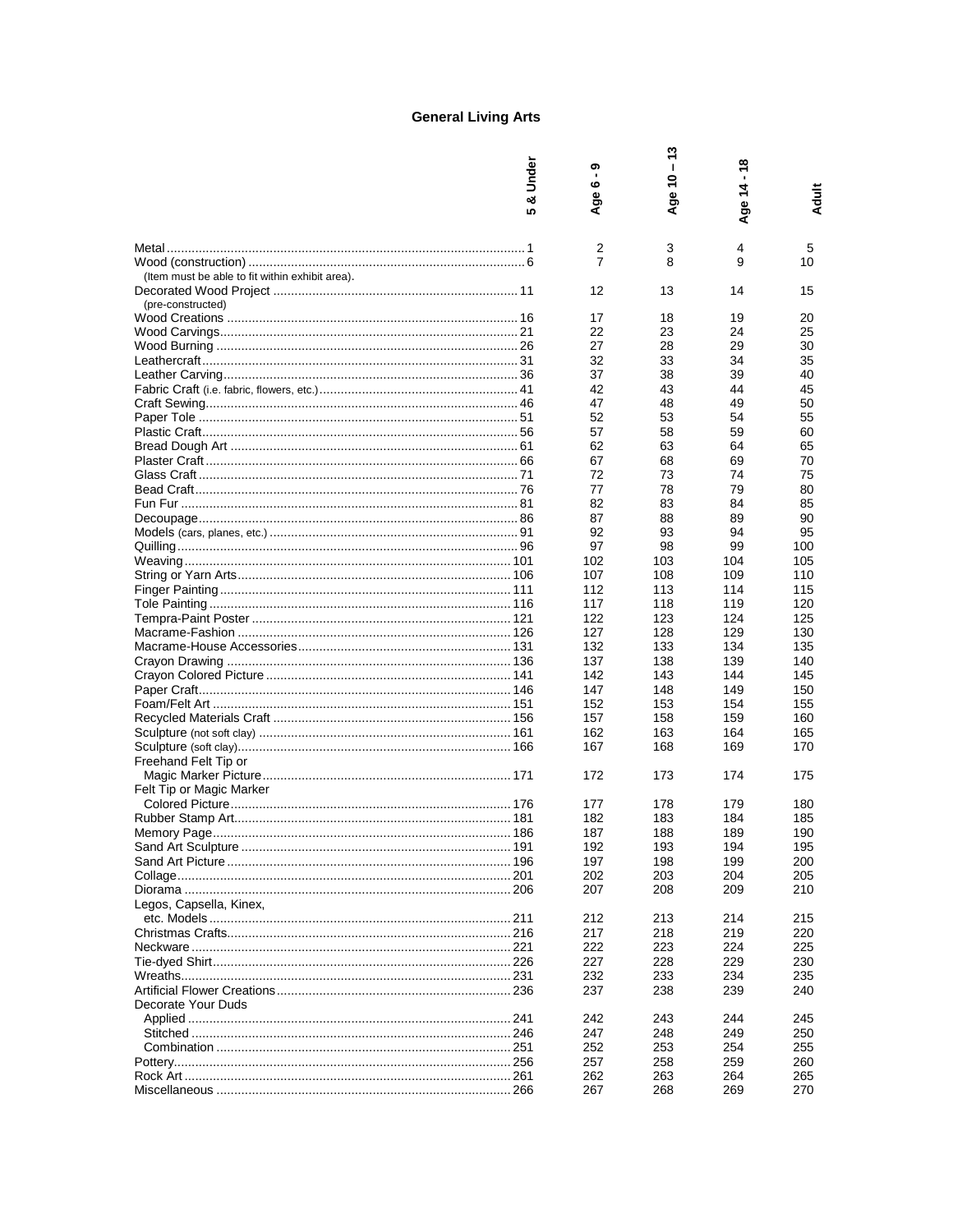# **Ballpoint or Textile Painting**

## **Class No.**

| 280. Pillowcases (1 pair)    | 285. Quilt. Adult             |
|------------------------------|-------------------------------|
| 281. Tablecloth              | 286. Wall Hanging - Framed    |
| 282. Tea Towels (1 set of 2) | 287. Apron or Clothing        |
| 283. Handkerchief            | 288. Item by Child 12 & Under |
| 284. Quilt, Baby             | 289. Miscellaneous            |
|                              |                               |

## **Ceramics**

| Under<br>ಯ<br>٠ | ග<br>ശ<br>Φ<br>ත | ო<br>0<br>န္တ | ထ<br>ω<br>ත | <b>Adult</b> |
|-----------------|------------------|---------------|-------------|--------------|
|                 | 301              | 302           | 303         | 304          |
|                 | 306              | 307           | 308         | 309          |
|                 | 311              | 312           | 313         | 314          |
|                 | 316              | 317           | 318         | 319          |
|                 | 321              | 322           | 323         | 324          |
|                 | 326              | 327           | 328         | 329          |
|                 | 331              | 332           | 333         | 334          |
|                 | 336              | 337           | 338         | 339          |
|                 | 342              | 342           | 343         | 344          |
|                 | 346              | 347           | 348         | 349          |
|                 | 351              | 352           | 353         | 354          |
|                 | 356              | 357           | 358         | 359          |
|                 | 361              | 362           | 363         | 364          |
|                 | 366              | 367           | 368         | 369          |
|                 | 371              | 372           | 373         | 374          |
|                 |                  |               |             |              |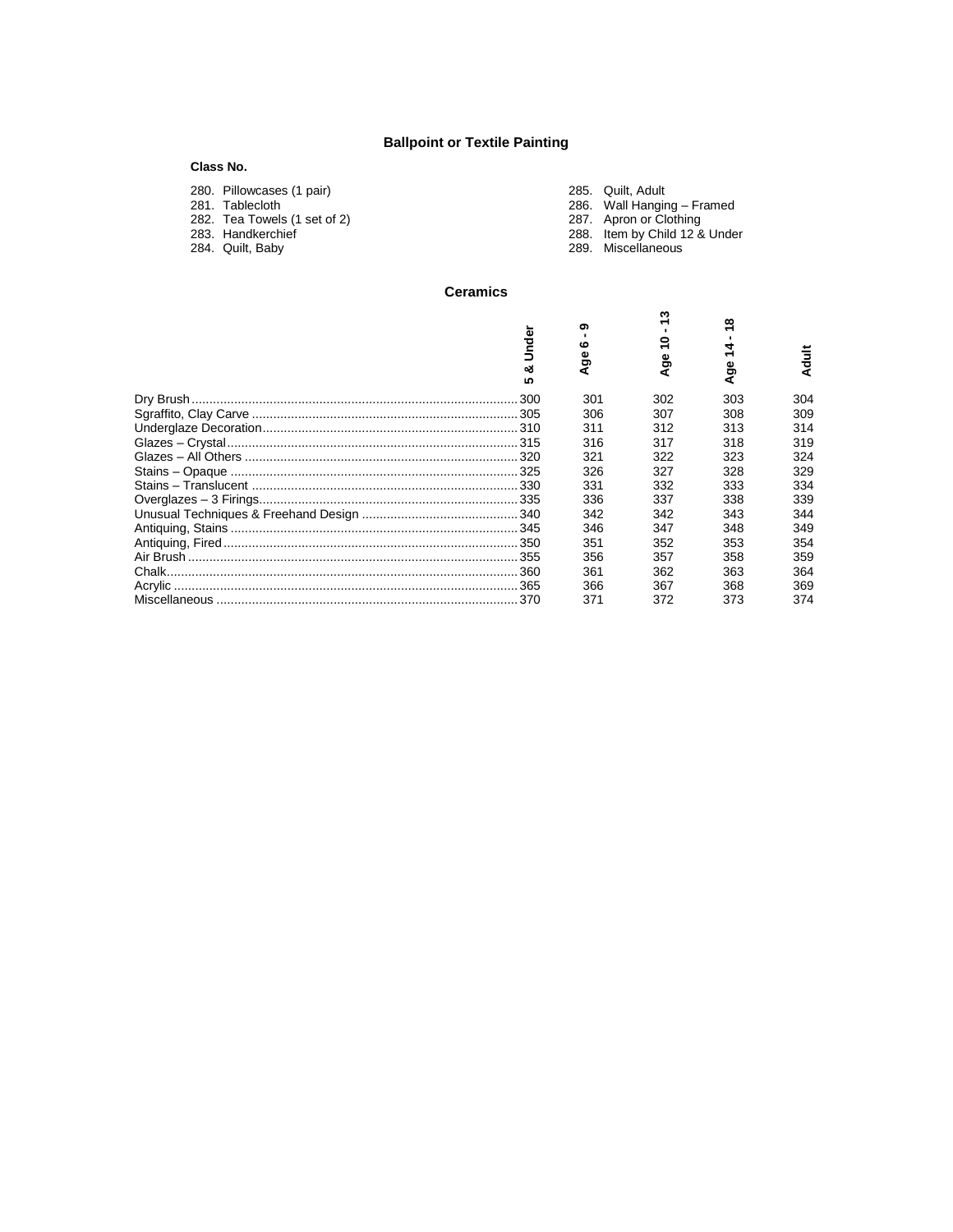## **Paintings & Drawings**

## **Rules**

- A. All paintings *must* have mats. **No glass!**
- B. Definitions:
	- 1. *Amateur*: Anyone who does not sell, has not sold, or is not currently attempting to sell artwork; anyone who does not teach art.
	- 2. *Professional or Teacher:* Anyone who sells, has sold, or is attempting to sell art work; anyone who teaches art for monetary gain.
- C. Sponsors:
	- 1. **Youth Premier Art Exhibitor** \$25 cash award plus ribbon sponsored by Burlington Glass, Inc.
	- 2. **Adult Premier Art Exhibitor** \$25 cash award plus ribbon sponsored by The Burlington Record.
	- 3. **Professional or Teacher Premier Art Exhibitor** \$25 cash award plus ribbon sponsored by Gary & Tammy Koop

ត

- D. Award Calculations for Premier Art Exhibitor:
	- 1. 3 points per blue ribbon
	- 2. 4 points per Best of Show
	- 3. Total points per participant will determine award.

| Under<br>ಹ<br>မာ<br>Age                                          | ග<br>$\mathbf{I}$<br>ဖ<br>Ф<br>₹ | $-13$<br>$\frac{1}{2}$<br>Age | $\frac{8}{1}$<br>$\frac{4}{5}$<br>Age | <b>Adult</b> | Teacher or<br>Professional |
|------------------------------------------------------------------|----------------------------------|-------------------------------|---------------------------------------|--------------|----------------------------|
| <b>Original Oil or Acrylic</b>                                   |                                  |                               |                                       |              |                            |
|                                                                  | 391                              | 392                           | 393                                   | 394          | 395                        |
|                                                                  | 397                              | 398                           | 399                                   | 400          | 401                        |
| Animals or Birds …………………………………………………………………………………402              | 403                              | 404                           | 405                                   | 406          | 407                        |
|                                                                  | 409                              | 410                           | 411                                   | 412          | 413                        |
|                                                                  | 415                              | 416                           | 417                                   | 418          | 419                        |
|                                                                  | 421                              | 422                           | 423                                   | 424          | 425                        |
|                                                                  | 427                              | 428                           | 429                                   | 430          | 431                        |
| <b>Water Color</b>                                               |                                  |                               |                                       |              |                            |
|                                                                  | 433                              | 434                           | 435                                   | 436          | 437                        |
| Still Life ……………………………………………………………………………………………438                | 439                              | 440                           | 441                                   | 442          | 443                        |
|                                                                  | 445                              | 446                           | 447                                   | 448          | 449                        |
| Flowers ……………………………………………………………………………………………450                   | 451                              | 452                           | 453                                   | 454          | 455                        |
|                                                                  | 457                              | 458                           | 459                                   | 460          | 461                        |
|                                                                  | 463                              | 464                           | 465                                   | 466          | 467                        |
|                                                                  | 469                              | 470                           | 471                                   | 472          | 473                        |
| <b>Ink Drawing</b>                                               |                                  |                               |                                       |              |                            |
|                                                                  | 475                              | 476                           | 477                                   | 478          | 479                        |
|                                                                  | 481                              | 482                           | 483                                   | 484          | 485                        |
|                                                                  | 487                              | 488                           | 489                                   | 490          | 491                        |
|                                                                  | 493                              | 494                           | 495                                   | 496          | 497                        |
|                                                                  | 499                              | 500                           | 501                                   | 502          | 503                        |
|                                                                  | 505                              | 506                           | 507                                   | 508          | 509                        |
|                                                                  | 511                              | 512                           | 513                                   | 514          | 515                        |
| <b>Charcoal or Conté</b>                                         |                                  |                               |                                       |              |                            |
|                                                                  | 517                              | 518                           | 519                                   | 520          | 521                        |
|                                                                  | 523                              | 524                           | 525                                   | 526          | 527                        |
|                                                                  | 529                              | 530                           | 531                                   | 532          | 533                        |
|                                                                  | 535                              | 536                           | 537                                   | 538          | 539                        |
|                                                                  | 541                              | 542                           | 543                                   | 544          | 545                        |
|                                                                  | 547                              | 548                           | 549                                   | 550          | 551                        |
|                                                                  | 553                              | 554                           | 555                                   | 556          | 557                        |
| <b>Pencil Drawing</b>                                            |                                  |                               |                                       |              |                            |
|                                                                  | 559                              | 560                           | 561                                   | 562          | 563                        |
|                                                                  | 565                              | 566                           | 567                                   | 568          | 569                        |
|                                                                  | 571                              | 572                           | 573                                   | 574          | 575                        |
| Flowers ……………………………………………………………………………………………576                   | 577                              | 578                           | 579                                   | 580          | 581                        |
|                                                                  | 583                              | 584                           | 585                                   | 586          | 587                        |
|                                                                  | 589                              | 590                           | 591                                   | 592          | 593                        |
|                                                                  | 595                              | 596                           | 597                                   | 598          | 599                        |
| <b>Colored Pencil Drawing</b>                                    |                                  |                               |                                       |              |                            |
|                                                                  | 601                              | 602                           | 603                                   | 604          | 605                        |
|                                                                  | 607                              | 608                           | 609                                   | 610          | 611                        |
|                                                                  | 613                              | 614                           | 615                                   | 616          | 617                        |
|                                                                  | 619                              | 620                           | 621                                   | 622          | 623                        |
|                                                                  | 625                              | 626                           | 627                                   | 628          | 629                        |
| Miniature (5" x 7" or smaller) ………………………………………………………………………………630 | 631                              | 632                           | 633                                   | 634          | 635                        |
|                                                                  | 637                              | 638                           | 639                                   | 640          | 641                        |
|                                                                  |                                  |                               |                                       |              |                            |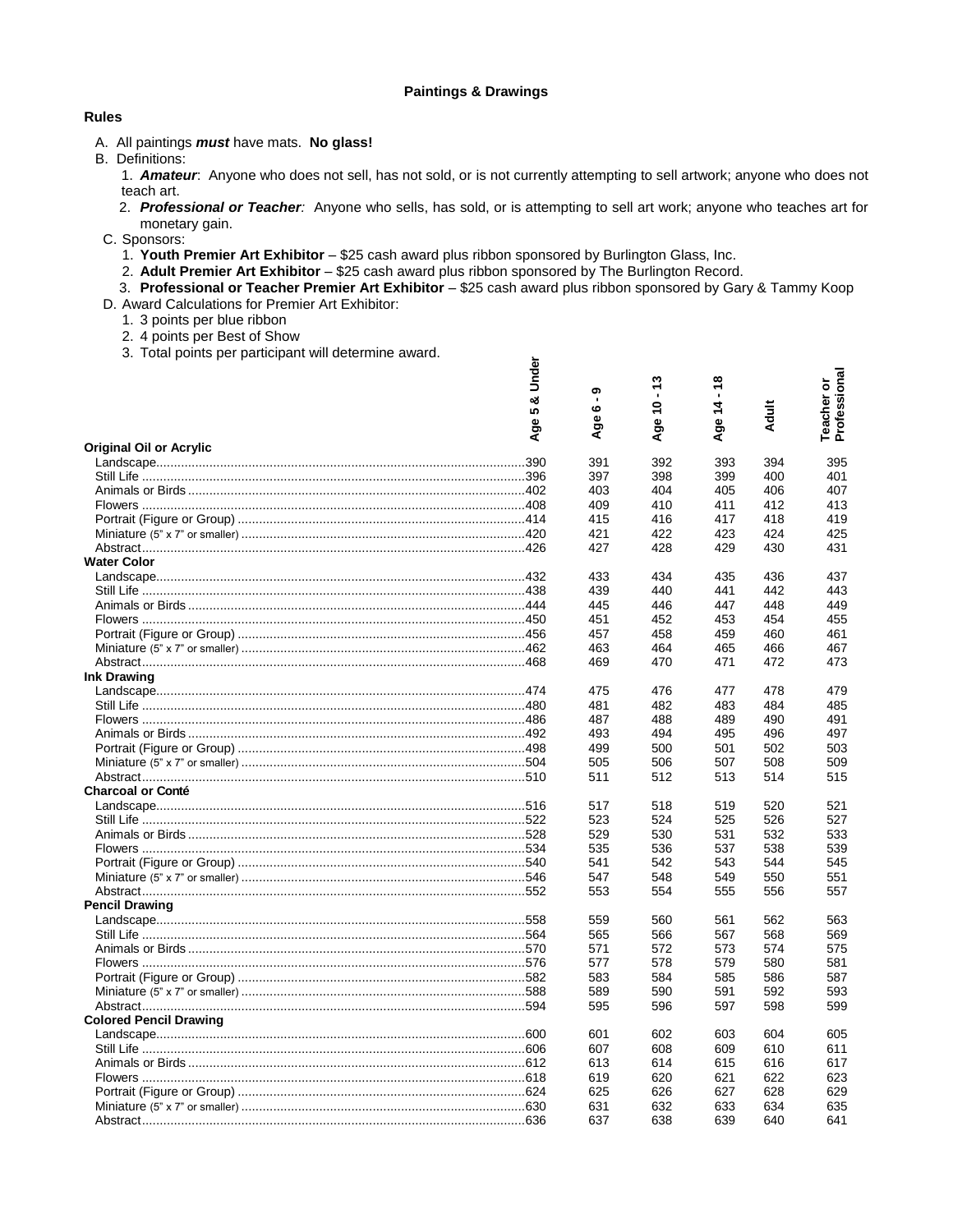|                                                                                                                                                                                                      | & Under<br>5<br><b>Age</b> | $\ddot{ }$<br>Age 10 -         | თ<br>ဖ<br>Ф<br>ঽ৾ | ge 14 - 18<br>∢ | <b>Adult</b> | Teacher or<br>Professional |
|------------------------------------------------------------------------------------------------------------------------------------------------------------------------------------------------------|----------------------------|--------------------------------|-------------------|-----------------|--------------|----------------------------|
| <b>Pastels</b>                                                                                                                                                                                       |                            | 643                            | 644               | 645             |              | 647                        |
|                                                                                                                                                                                                      |                            |                                |                   |                 | 646          |                            |
|                                                                                                                                                                                                      |                            | 649                            | 650               | 651             | 652          | 653                        |
|                                                                                                                                                                                                      |                            | 655                            | 656               | 657             | 658          | 659                        |
|                                                                                                                                                                                                      |                            | 661                            | 662               | 663             | 664          | 665                        |
|                                                                                                                                                                                                      |                            | 667                            | 668               | 669             | 670          | 671                        |
|                                                                                                                                                                                                      |                            | 673                            | 674               | 675             | 676          | 677                        |
|                                                                                                                                                                                                      |                            | 679                            | 680               | 681             | 682          | 683                        |
| <b>Sculpture</b>                                                                                                                                                                                     |                            |                                |                   |                 |              |                            |
|                                                                                                                                                                                                      |                            | 685                            | 686               | 687             | 688          | 689                        |
|                                                                                                                                                                                                      |                            | 691                            | 692               | 693             | 694          | 695                        |
|                                                                                                                                                                                                      |                            | 697                            | 698               | 699             | 700          | 701                        |
|                                                                                                                                                                                                      |                            | 703                            | 704               | 705             | 706          | 707                        |
|                                                                                                                                                                                                      |                            | 709                            | 710               | 711             | 712          | 713                        |
| Photography                                                                                                                                                                                          |                            |                                |                   |                 |              |                            |
| <b>Rules</b>                                                                                                                                                                                         |                            |                                |                   |                 |              |                            |
| <b>Digital Photography and Development</b><br><b>Rules</b>                                                                                                                                           |                            |                                |                   |                 |              |                            |
| Digital photography includes the following media and process:                                                                                                                                        |                            |                                |                   |                 |              |                            |
| A. Digital camera (personal or professional)<br>B. Home digital photo printer/color inkjet printer.<br>C. Commercial digital development and processing.<br>D. Use of digital photo editing software |                            | Ş<br>$\mathbf{I}$<br>4<br>Age. | $-14$<br>Age 11   | ÷<br>Age 15     | <b>Adult</b> | Professional<br>Teacher or |
| Color                                                                                                                                                                                                |                            |                                |                   |                 |              |                            |
|                                                                                                                                                                                                      |                            |                                | 726               | 727             | 728          | 729                        |
|                                                                                                                                                                                                      |                            |                                | 731               | 732             | 733          | 734                        |
|                                                                                                                                                                                                      |                            |                                | 736               | 737             | 738          | 739                        |
|                                                                                                                                                                                                      |                            |                                | 741               | 742             | 743          | 744                        |
|                                                                                                                                                                                                      |                            |                                | 746               | 747             | 748          | 749                        |
|                                                                                                                                                                                                      |                            |                                | 751               | 752             | 753          | 754                        |
|                                                                                                                                                                                                      |                            |                                | 756               | 757             | 758          | 759                        |
|                                                                                                                                                                                                      |                            |                                | 761               | 762             | 763          | 764                        |
|                                                                                                                                                                                                      |                            |                                | 766               | 767             | 768          | 769                        |
|                                                                                                                                                                                                      |                            |                                |                   |                 |              |                            |
|                                                                                                                                                                                                      |                            |                                | 771               | 772             | 773          | 774                        |
|                                                                                                                                                                                                      |                            |                                | 776               | 777             | 778          | 779                        |
|                                                                                                                                                                                                      |                            |                                | 781               | 782             | 783          | 784                        |
|                                                                                                                                                                                                      |                            |                                | 786               | 787             | 788          | 789                        |

#### **Photography**

#### **Rules**

## **Digital Photography and Development**

#### **Rules**

- A. Digital camera (personal or professional)
- B. Home digital photo printer/color inkjet printer.
- C. Commercial digital development and processing.
- D. Use of digital photo editing software

|       | Ф<br>ā | Φ<br>ō | <b>IO</b><br>န္တ<br>⊄ | 븅<br>∢ | eacl |
|-------|--------|--------|-----------------------|--------|------|
| Color |        |        |                       |        |      |
|       |        | 726    | 727                   | 728    | 729  |
|       |        | 731    | 732                   | 733    | 734  |
|       |        | 736    | 737                   | 738    | 739  |
|       |        | 741    | 742                   | 743    | 744  |
|       |        | 746    | 747                   | 748    | 749  |
|       |        | 751    | 752                   | 753    | 754  |
|       |        | 756    | 757                   | 758    | 759  |
|       |        | 761    | 762                   | 763    | 764  |
|       |        | 766    | 767                   | 768    | 769  |
|       |        | 771    | 772                   | 773    | 774  |
|       |        | 776    | 777                   | 778    | 779  |
|       |        | 781    | 782                   | 783    | 784  |
|       |        | 786    | 787                   | 788    | 789  |
|       |        |        |                       |        |      |